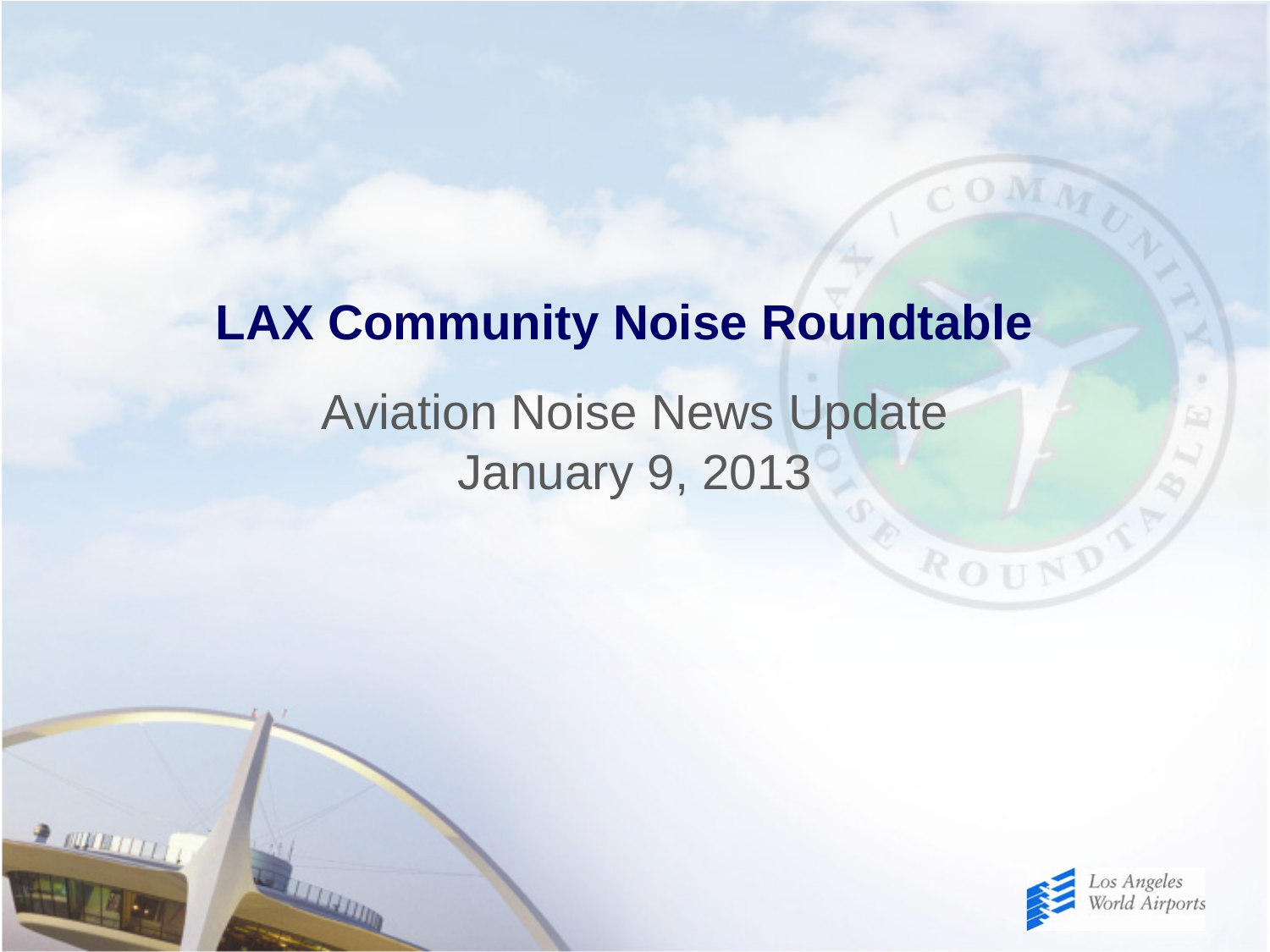## **LAX Passenger Traffic Up Slightly Over Last Year**

- **Passenger traffic at LAX increased slightly in the first eleven months of 2012 as compared to 2011**
	- Overall traffic increased 2.53 percent
	- Total passengers totaled 58.3 million in 2012 as compared to 56.8 million in 2011
	- Both domestic and international traffic increased
- **Large network carriers continue to add passengers, while commuter airlines are cutting back at LAX**
	- The number of passengers flying on commuter flights fell by 8.6 percent
- **Aircraft operations at LAX remained relatively flat through November 2012, showing about a half percent increase over the same period last year**

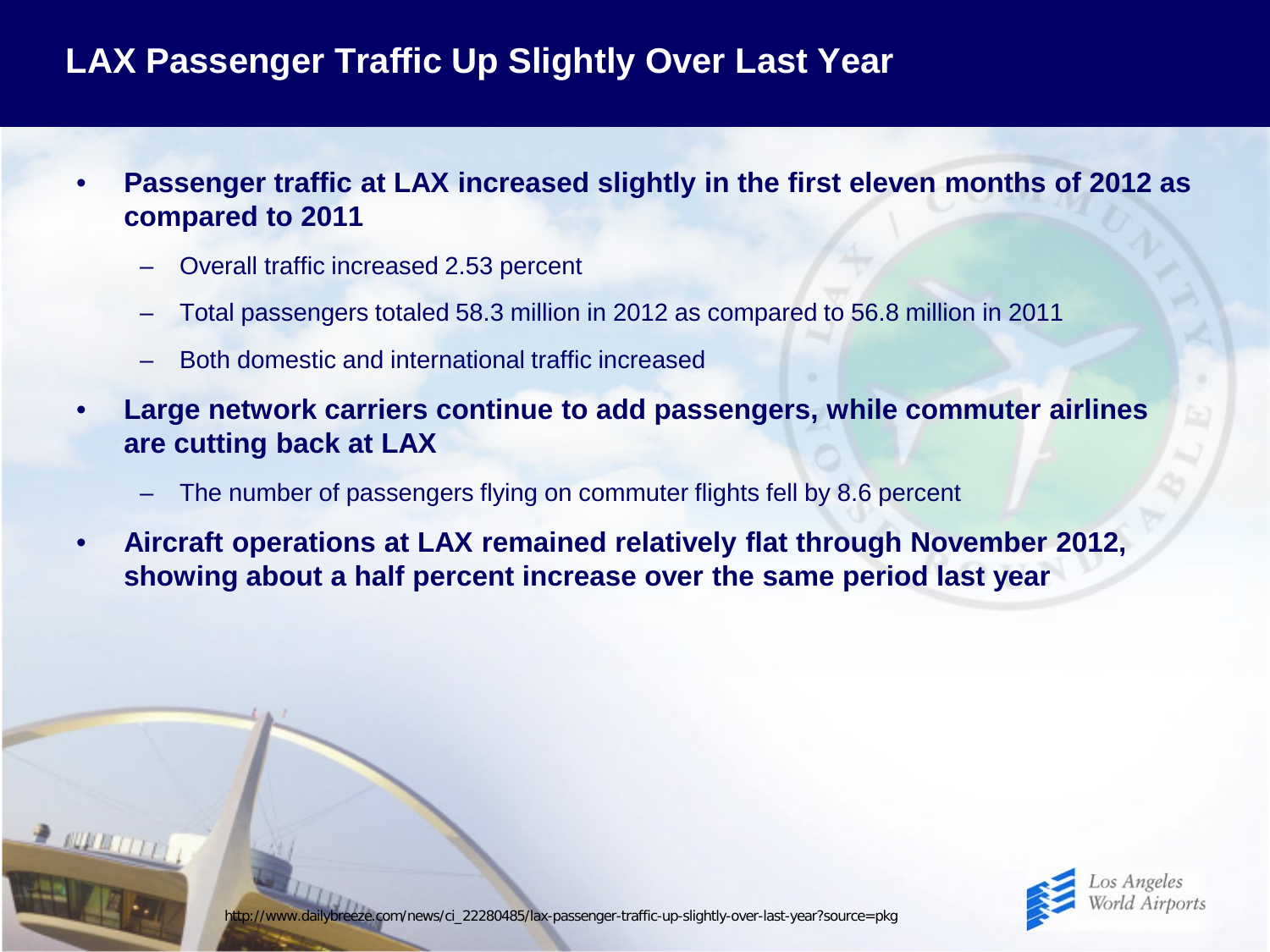## **LAX Board Approves Funding for Residential Sound Insulation**

- **The Los Angeles Board of Airport Commissioners awarded a contract to Karabuild Development Inc. for a portion of the work to be undertaken as part of the LAX Residential Soundproofing Program for the City of Los Angeles**
	- The Board approved the contract on November 13, 2012
	- The contract (\$2,378,803) covers sound-insulation modifications on 112 dwellings
		- 43 Single-family Dwellings
		- 3 Duplexes
		- 5 Triplexes
		- 3 Apartment Buildings totaling 48 units
	- All units are located within Los Angeles City Council Districts 8 and 11
- **The LAX Residential Soundproofing Program for the City of Los Angeles includes approximately 9,400 residences**
	- Communities include: South Los Angeles, Westchester, and Playa del Rey with CNEL of 65 decibels or higher
	- The 112 dwellings bring the total number of units completed to 7,334
	- Owners of the other 2,066 residences were all notified of eligibility and missed the June 1, 2010 deadline, or declined to participate in the Program

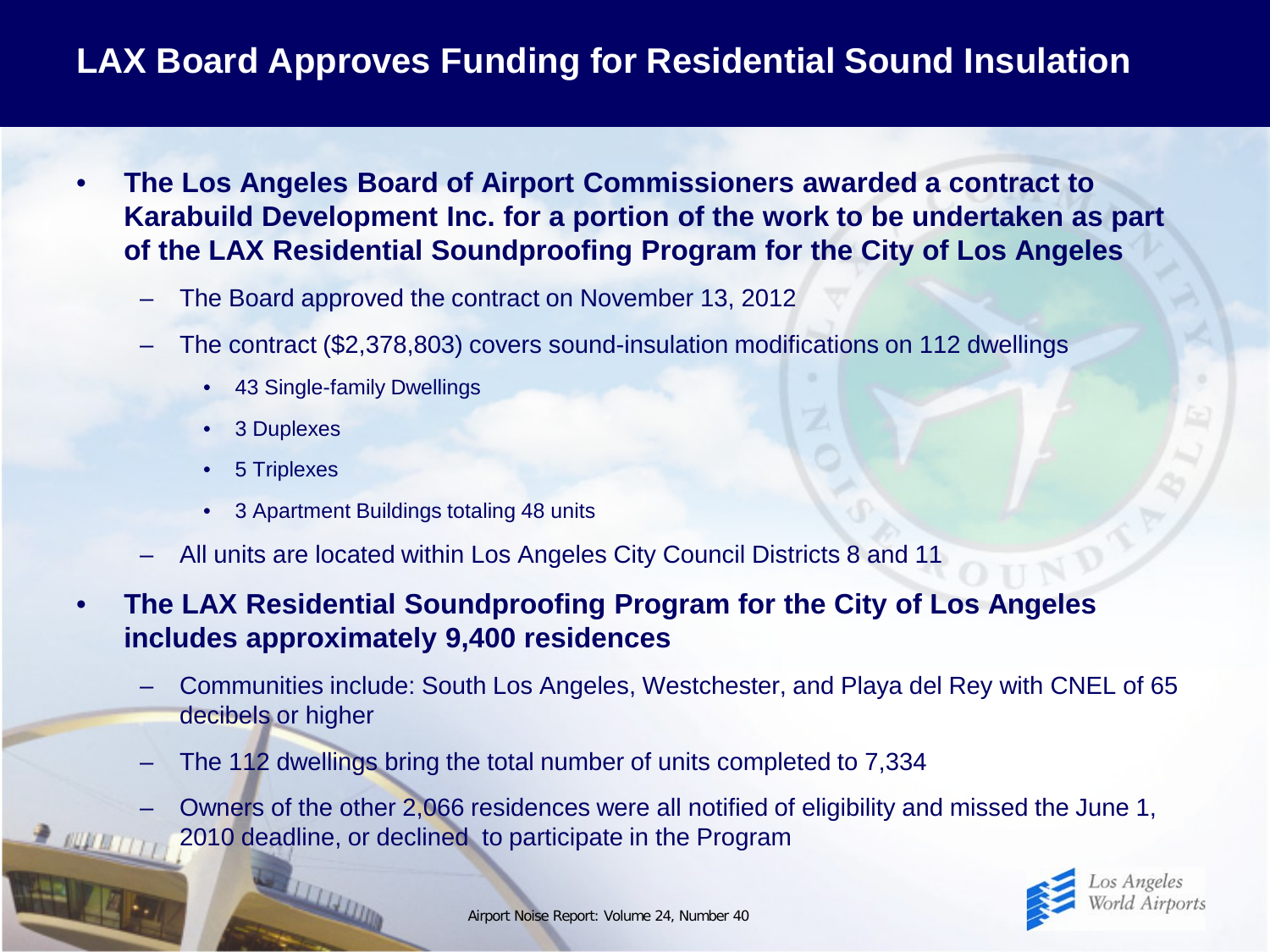#### **LAWA Staff Recommends Moving North Runway 260 Feet**

- **LAWA Staff presented the Board of Airport Commissioners with their recommended plan to separate the two north runways at LAX to add a taxiway that allows for more efficient handling of supersized jets**
	- The Plan was presented to the Los Angeles Board of Airport Commissioners on December 3, 2012
	- The northernmost runway would be moved 260 feet to the north closer to the Community of **Westchester**
	- Other recommendations from the Staff include adding an intermodal facility that would bring light rail to the Airport, and eventually adding a consolidated rental car facility and people mover
- **The recommendations presented to the Board were part of the ongoing LAX Specific Plan Amendment Study (SPAS) Report**
	- ". . .the recommended solution will entail no expansion of the footprint at LAX beyond its current boundaries and there will be no taking of any homes…Implementation of this recommendation will also clear the way for the development of the Northside property owned by LAWA in a manner highly beneficial to the local community," said The Coalition to Fix LAX NOW, a group of Los Angeles business and labor organizations

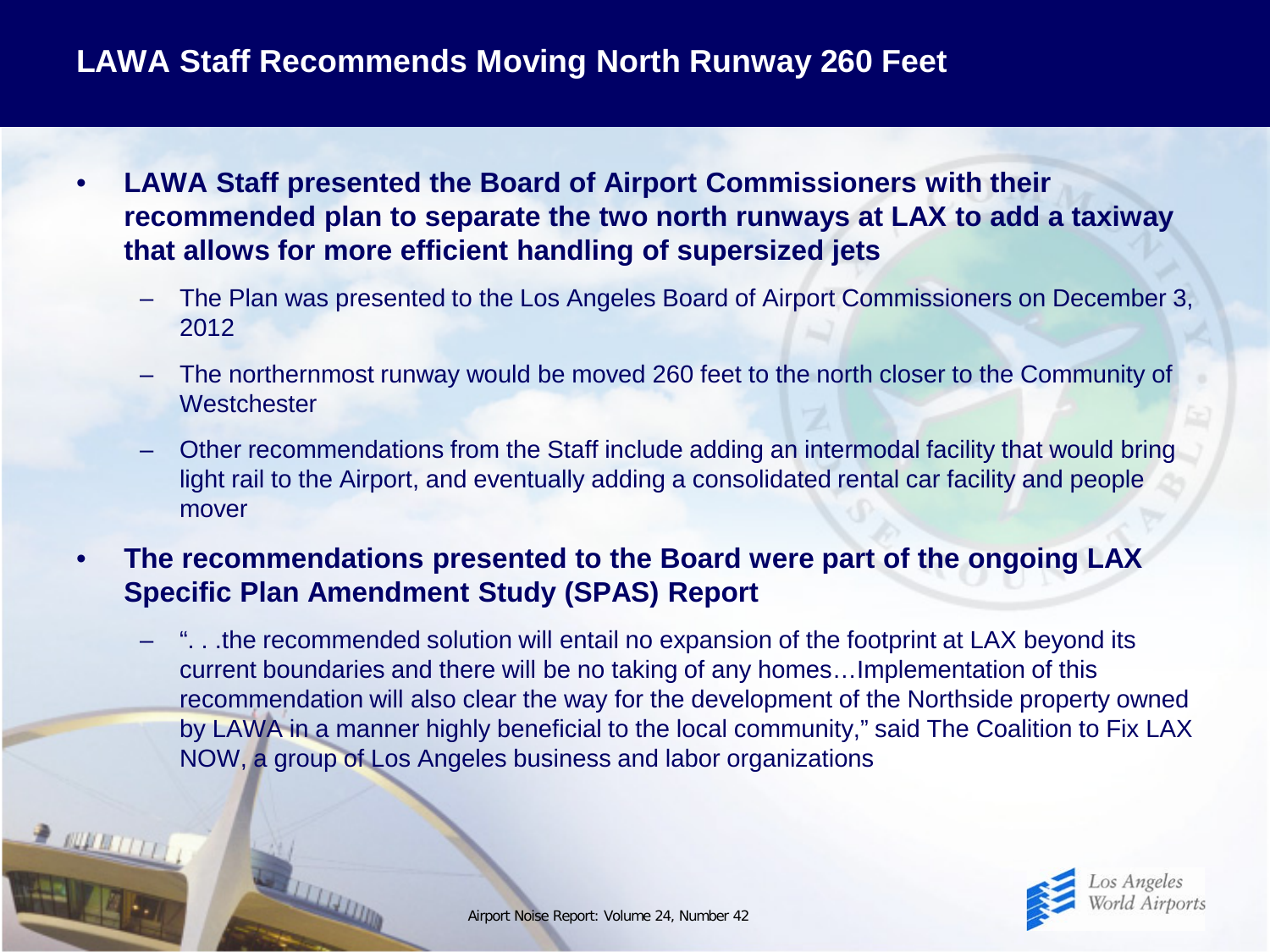#### **Boeing 787 Conducts its first operations out of LAX**

- **South America's LAN Airlines became the first airline to operate the new Boeing 787 Dreamliner out of LAX beating United by one day**
	- LAN Airlines Flight 603 left LAX at 2:32 pm bound for Santiago, Chile on January 2, 2013
	- United Airlines started Boeing 787 service from LAX to Tokyo on January 3, 2013
		- The 787 service replaces the larger 777 United had flown on the route
- **Less than 50 of the Boeing 787 Dreamliners have been delivered by Boeing to respective air carriers ,which are far more fuel efficient than most of the aircraft they are replacing**
- **United's 787 has 219 seats with 36 in business/first class, 70 in economy plus, and 113 in economy**

http://www.usatoday.com/story/todayinthesky/2013/01/02/united-dreamliner-losangeles/1805393/ http://www.aviationpros.com/news/10848015/south-americas-lan-airlines-first-to-use-boeing-787-out-of-lax?utm\_source=AIRB+E-Newsletter&utm\_medium=email&utm\_campaign=AVVDB121228004

 $2$  FUN MITTY

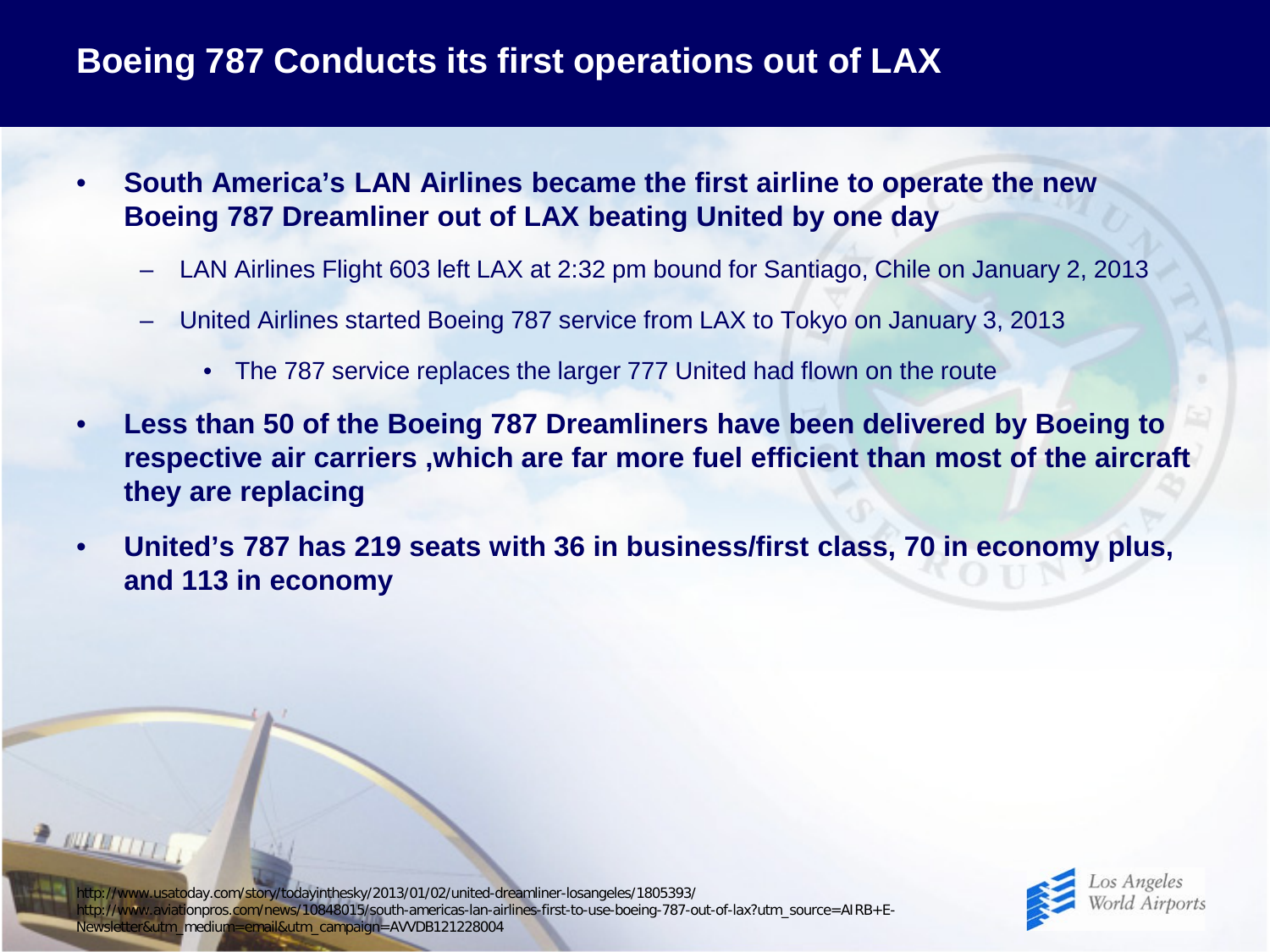## **Top FAA Administrator for the West Coast has Retired**

- **William C. Withycombe, the FAA's top administrator on the west coast retired on January 3, 2013 after more than four decades of experience in the aviation industry**
	- Retired after 16 years as the FAA's lead administrator for Arizona, California, Hawaii, Nevada, and Pacific Islands including American Samoa and Guam
	- Oversaw a division of roughly 5,000 employees
	- Had the ability to listen to and understand concerns from the public
- **One of Withycombe's greatest successes came at LAX working with officials to increase the distance between two parallel runways to allow the Airport to construct a taxiway between the two runways**
	- The new center taxiway made the airport considerably safer and dramatically limited the number of runway incursions at LAX
- **Withycombe also supported FAA staff participation in various noise roundtables including the LAX Community Noise Roundtable and the San Francisco International Airport Community Roundtable**
	- FAA staff such as Steve May have spent hundreds of hours addressing aircraft noise concerns

Withycombe would often speak before these forums and elected bodies



http://www.dailybreeze.com/news/ci\_22292115/torrance-man-retiring-from-job-top-faa-administrator?source=email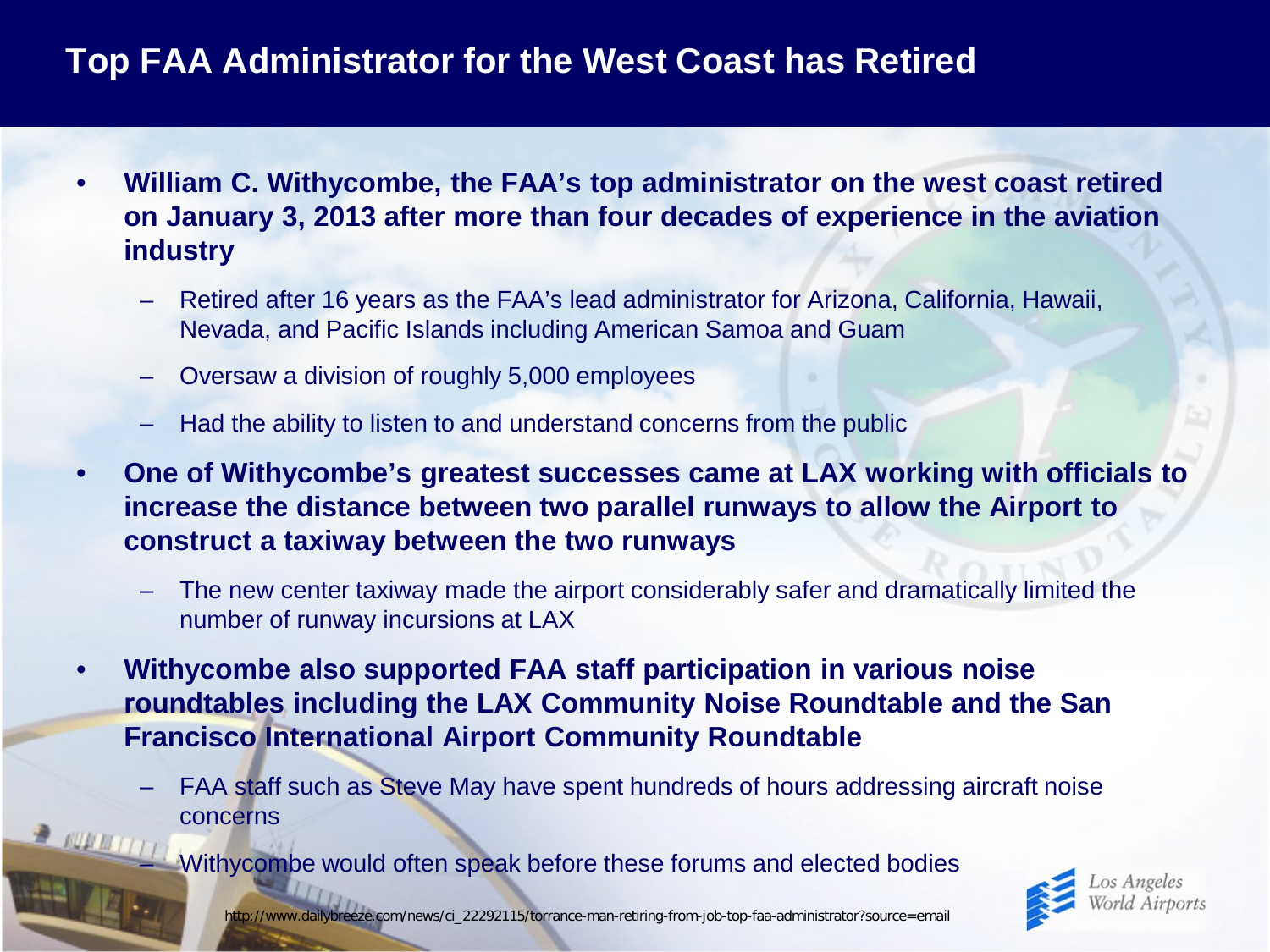#### **Congressman Schiff Will Reintroduce Helicopter Noise Bill**

- **Congressman Adam Schiff (D-Burbank) says he plans to reintroduce a bill on regulating helicopter noise after initial attempts in congress stalled last year**
	- After meeting with FAA officials and several homeowners associations, Congressman Schiff said he would reintroduce the Los Angeles Helicopter Noise Relief Act
- **The bill would require the FAA to regulate helicopter flight paths, minimum altitudes and other helicopter operations in Los Angeles within a year of presidential signing**
	- Law enforcement, emergency, and military helicopter would be exempt from any new laws
	- "I think it's important to have the legislation in the process in case we run into a logjam in terms of FAA action," Schiff said, "Hopefully they can act without the necessity of legislation but if it is necessary we will be prepared to go forward."
- **The FAA said representatives would continue to meet with stakeholders to hear their recommendations for proposed regulations**



r.org/blogs/news/2012/12/07/11459/congressman-schiff-says-he-will-reintroduce-helico/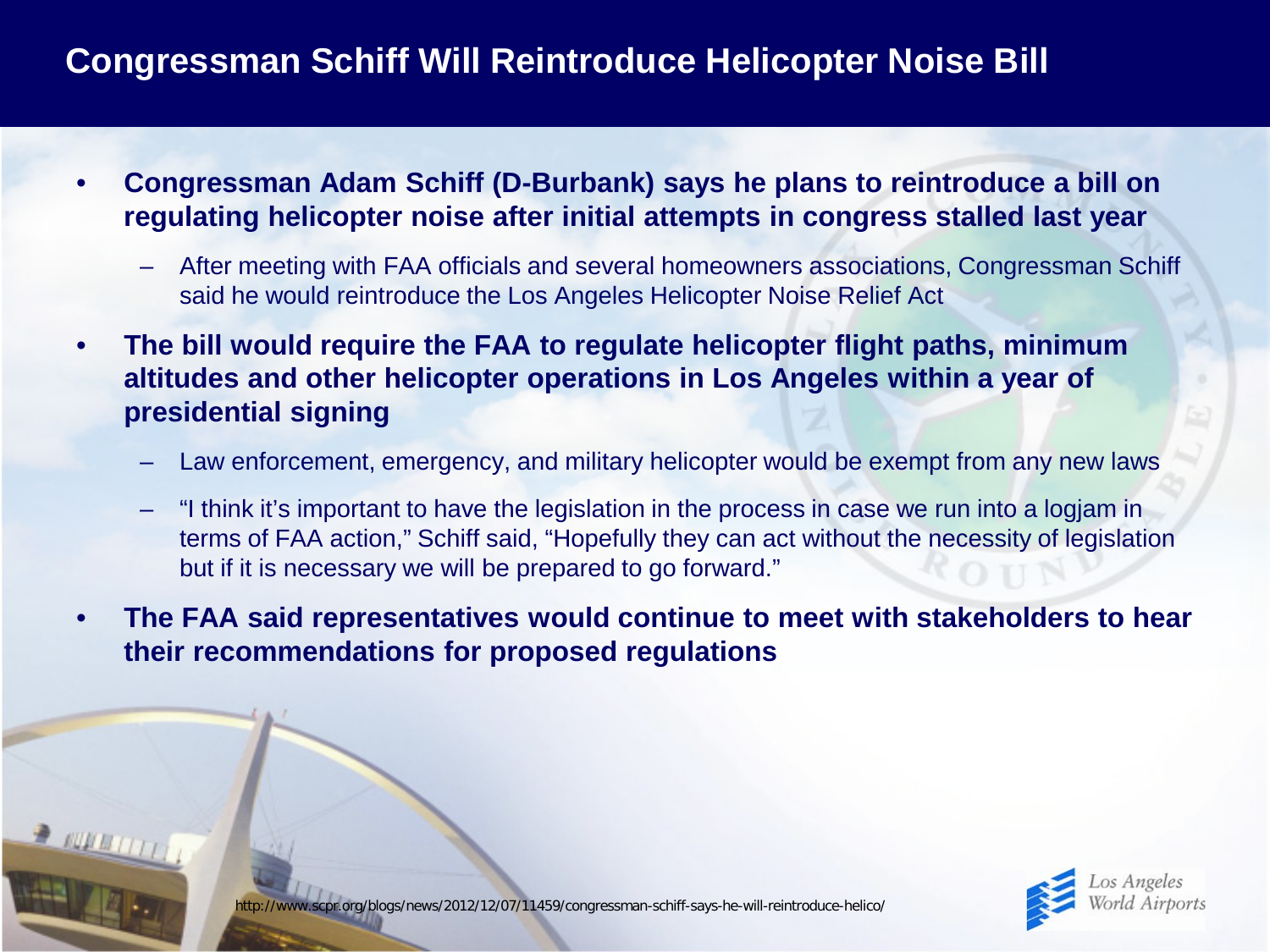## **FAA, Aviation Industry Face New Sequestration Deadline**

- **The FAA and U.S. aerospace industries were temporarily spared from the consequences of sequestrations as a result of the "Fiscal Cliff"**
- **The deal reached by Congress revised the U.S. tax rates, but postponed budget reductions that are now set to take place March 1, 2013**
	- The cuts, known as sequestration, are across the board Federal spending cuts that would have become law on January 2, 2013 if Congress did not reach a deal
- **The U.S. Aerospace Industries Association (AIA) spent much of 2012 lobbying against sequestration**
	- The planned cuts are "a slow motion catastrophe for our military forces, our space program, and virtually every critical function of our government from air traffic control and border security to food inspection and more...the clock has been reset and is ticking again," the AIA noted
- **Reductions in federal funding could reduce the money available for sound insulation programs, airport noise and land uses compatibility studies, and noise mitigation programs**



'atwonline.com/international-aviation-regulation/news/faa-aerospace-companies-face-new-sequestration-deadline-0102?NL=ATW-04&Issue=ATW-04\_20130102\_ATW-04\_456&YM\_RID

**PERMITTI**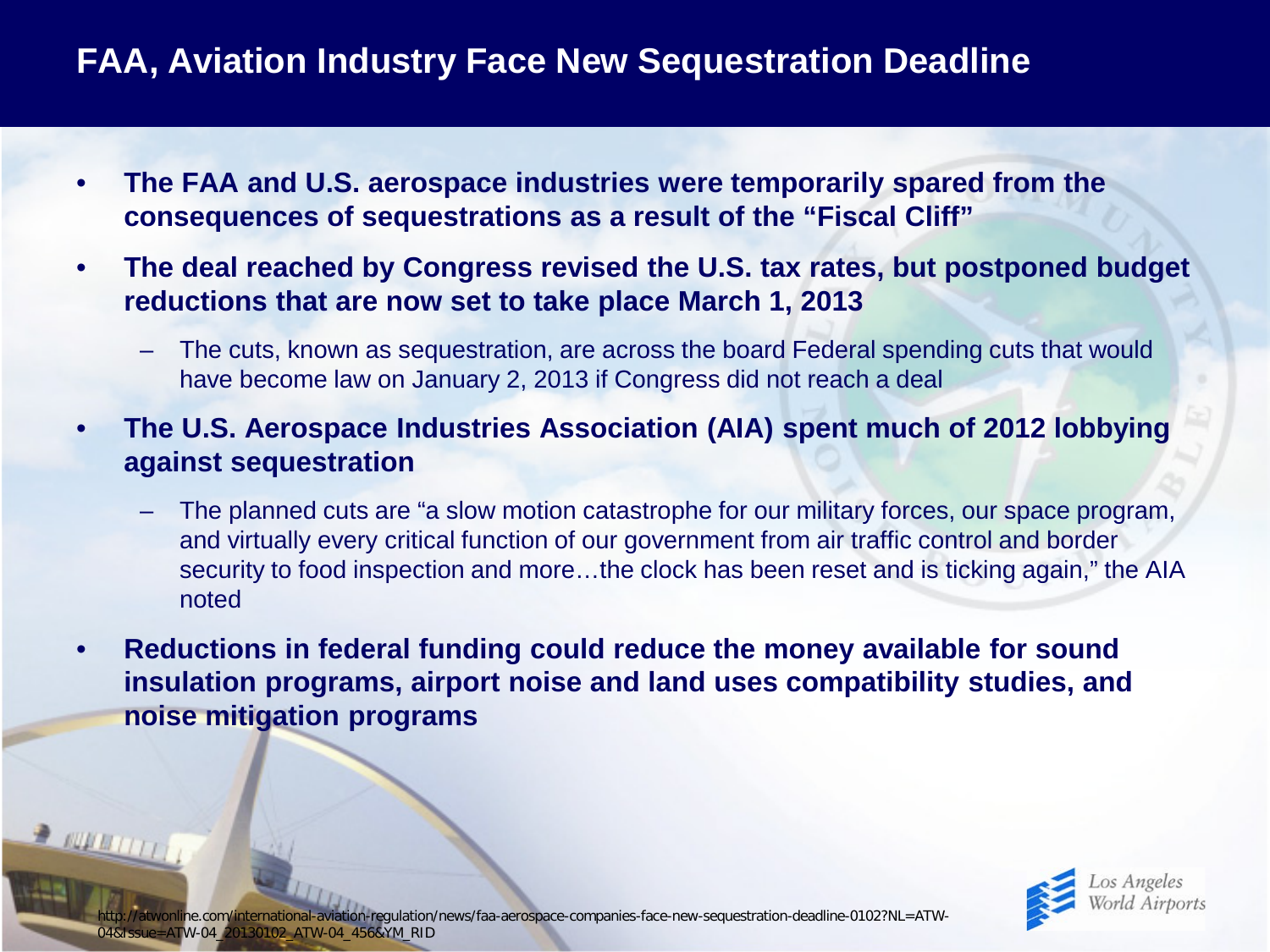#### **Airlines For America (A4A) Launches Drive For a National Airline Policy**

- **A4A has launched a campaign for a National Airline Policy to ensure the U.S. airline industry remains globally competitive**
- **The goals of the policy include:**
	- Reducing air travel taxes
	- Reforming regulatory burden on the airline industry
	- Modernizing the Air Traffic Control System
	- Ensuring U.S. carriers can compete globally
	- Stabilize energy prices
- **A4A stated that the U.S. airline industry transports 2 million customers and 50,000 tons of cargo everyday**
- **A4A added that the industry also creates \$1 trillion in economic activity and 10 million jobs**
	- President and CEO Nicholas Calio says, A4A will "take a holistic look at what impedes the industry from competing globally. He added, "We can do even more in an environment that recognizes the airlines as a national asset."



http://atwonline.com/airline-finance-data/news/a4a-launches-campaign-us-airline-policy-1205 http://thehill.com/blogs/congress-blog/economy-a-budget/270883-nation-needs-a-new-airline-policy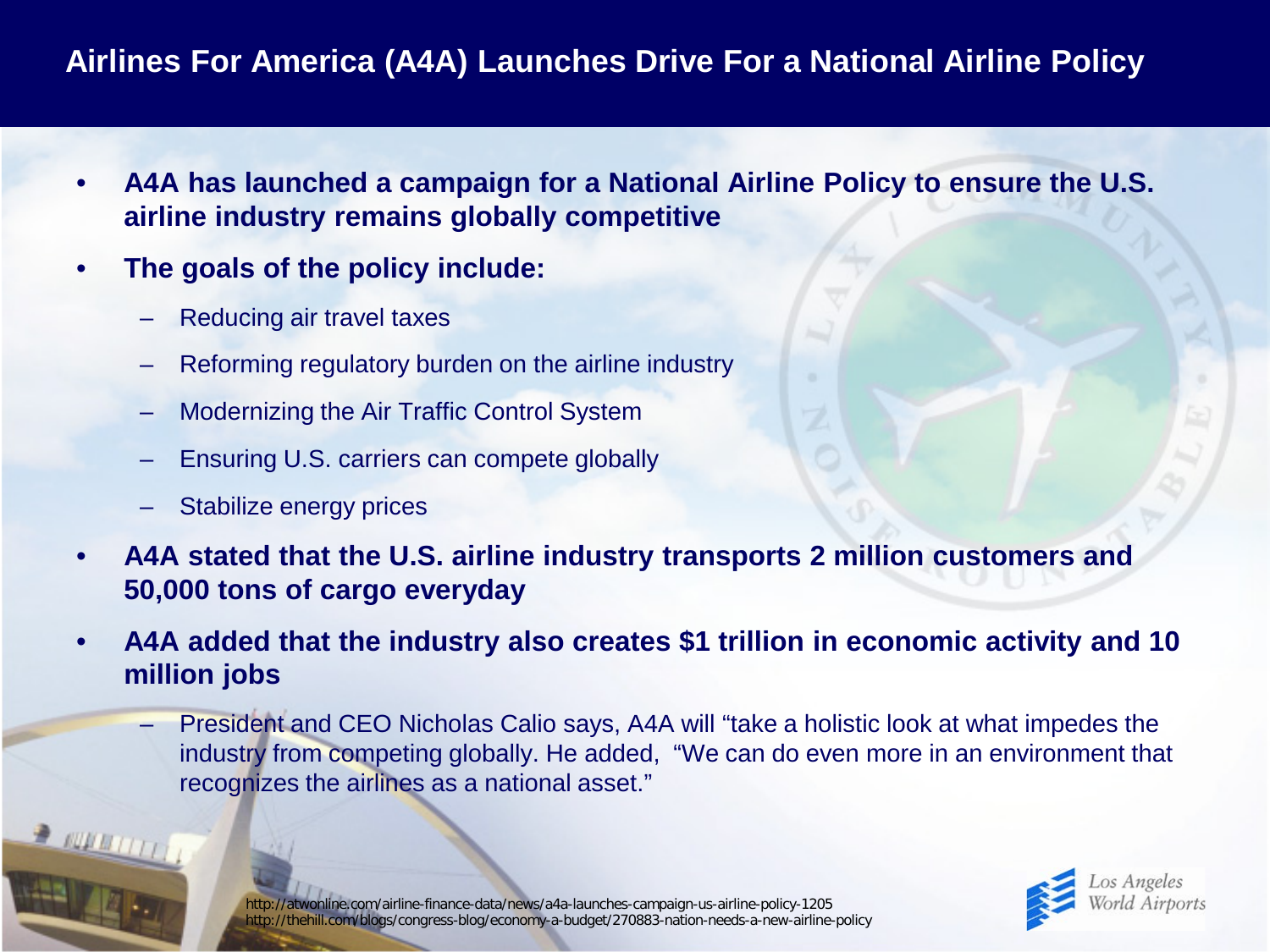#### **Airlines For America (A4A) Launch Drive For National Airline Policy (cont.)**

- **The aviation industry faces 17 different taxes, that makes up about 20 percent, or \$61 of a typical \$300 roundtrip ticket domestic ticket**
- **A4A said a National Airline Policy**
	- Keep ticket prices affordable
	- Reduce flight delays

 $200001$ 

- Decrease missed connections and cancellations
- Lower fuel burn and related emissions
- Ensure U.S. carriers compete globally and maintain air service to smaller communities
- Support a balanced and comprehensive national energy policy

http://atwonline.com/airline-finance-data/news/a4a-launches-campaign-us-airline-policy-1205 http://thehill.com/blogs/congress-blog/economy-a-budget/270883-nation-needs-a-new-airline-policy

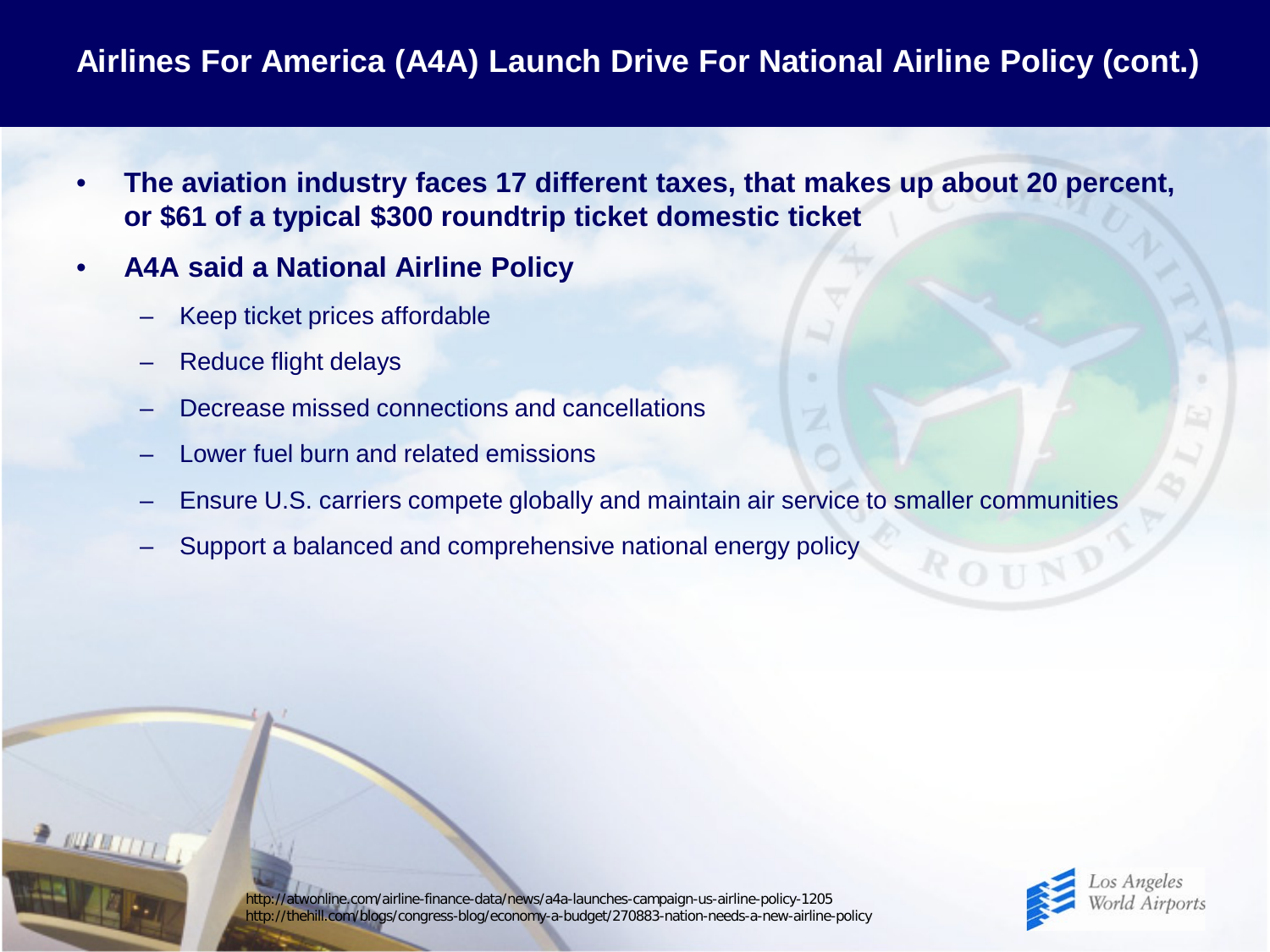#### **Boeing and Airbus Celebrate Hitting 2012 Targets**

- **An Airbus Officer told employees that the aircraft manufacturer will beat its targets for orders and deliveries in 2012, however, it will concede its industry crown to Boeing as the top aircraft manufacturer**
	- Airbus set a goal for 580 aircraft deliveries and orders of 650 units in 2012
- **For the first time in a decade, Boeing will end 2012 as the world's No. 1 planemaker in sales and deliveries** 
	- Boeing expects to deliver at least 585 commercial jets this year, and orders reached 1,121 airplanes
	- Boeing met its delivery goals for its 787 Dreamliner and 747-8 jumbo jets with just over a week left in the year
- **Both companies have objectives of increasing their aircraft sales in the future for both wide-body and narrow-body jets**
	- Airbus looks to flight test its first A350 wide-body aircraft in 2013 and is still ahead of Boeing 737 Max with its Airbus 320neo aircraft set to come on-line in 2016
	- Boeing is looking for real market returns come 2014 with its 747-8 freighters, and expects greater sales of its Boeing 737 Max



http://www.bloomberg.com/news/2012-12-20/airbus-set-to-beat-targets-as-ceo-cautions-on-challenges-ahead.html http://online.wsj.com/article/SB10001424127887324731304578193781392684830.html http://seattletimes.com/html/businesstechnology/2020004071\_boeingyearend28.html

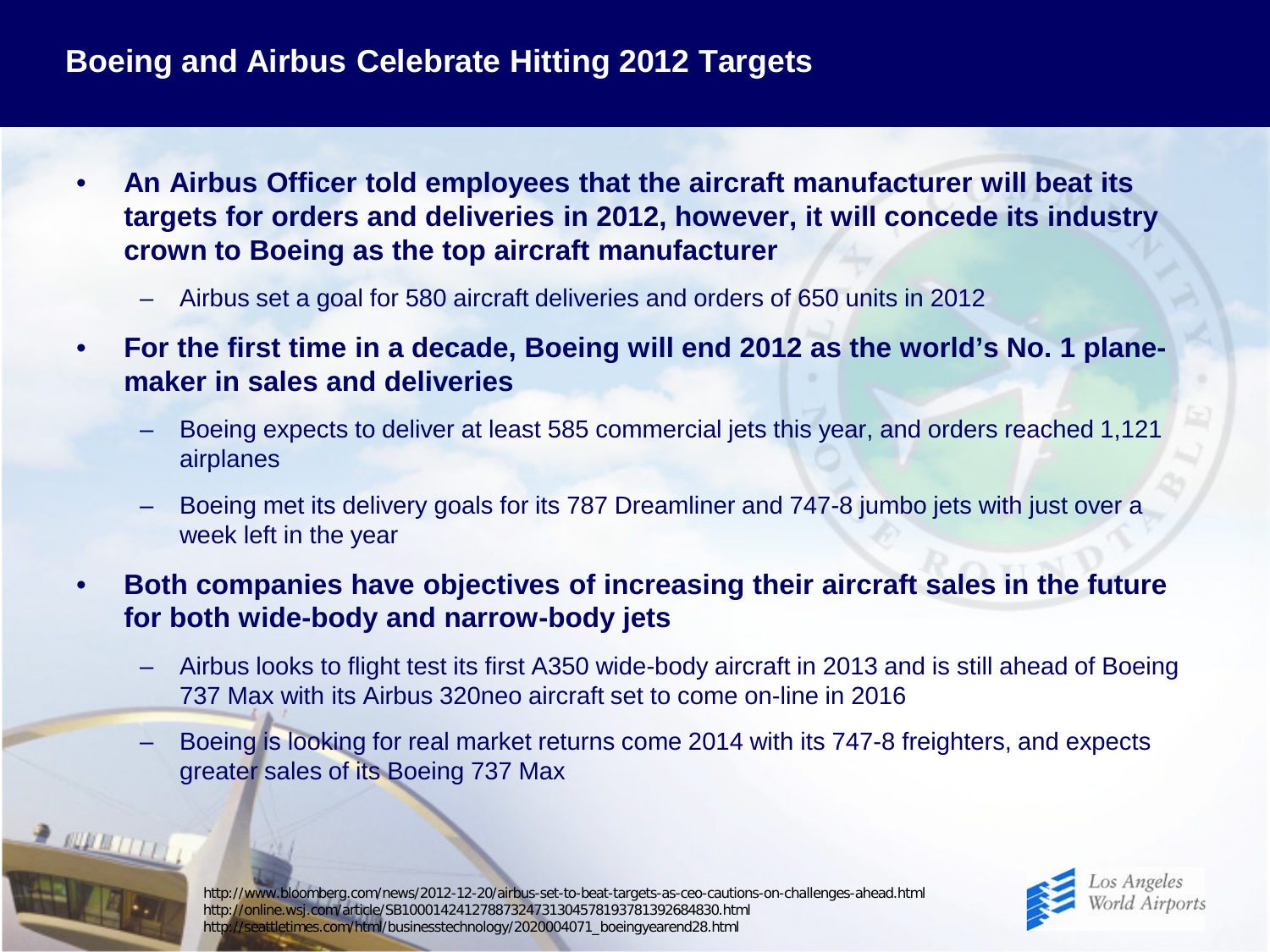## **Open Rotors Louder Than Turbofans But Below Stage 4**

- **NASA is studying open rotor engine technology because it is significantly more fuel-efficient than conventional jet engines**
	- Open rotor aircraft engines are about 11-12 dB louder than geared turbofans for a rearmounted configuration but are predicted to be about 12.5 dB cumulatively below Stage 4 aircraft noise certification levels
	- The NASA report, Performance and Environmental Assessment of an Advanced Aircraft with Open Rotor Propulsion, was prepared at the Langley Research Center in Hampton, VA, and Glenn Research Center in Cleveland, OH
- **Open Rotor technology stemmed from the 70's and 80's when fuel prices rose significantly, however with recent volatility fuel prices, it is a technology that is coming back to surface**
- **The report indicates the open rotor engines provide significant reductions in fuel consumption and landing and take-off NOX emissions, and single-aisle class aircraft would be able to meet current noise regulations**
	- NASA is planning to conduct two more studies over the next year
		- An updated turbofan analysis to get a more "apples-to-apples" comparison with open rotor results
		- Planning to redo the open rotor analysis utilizing more advanced open rotor geometries

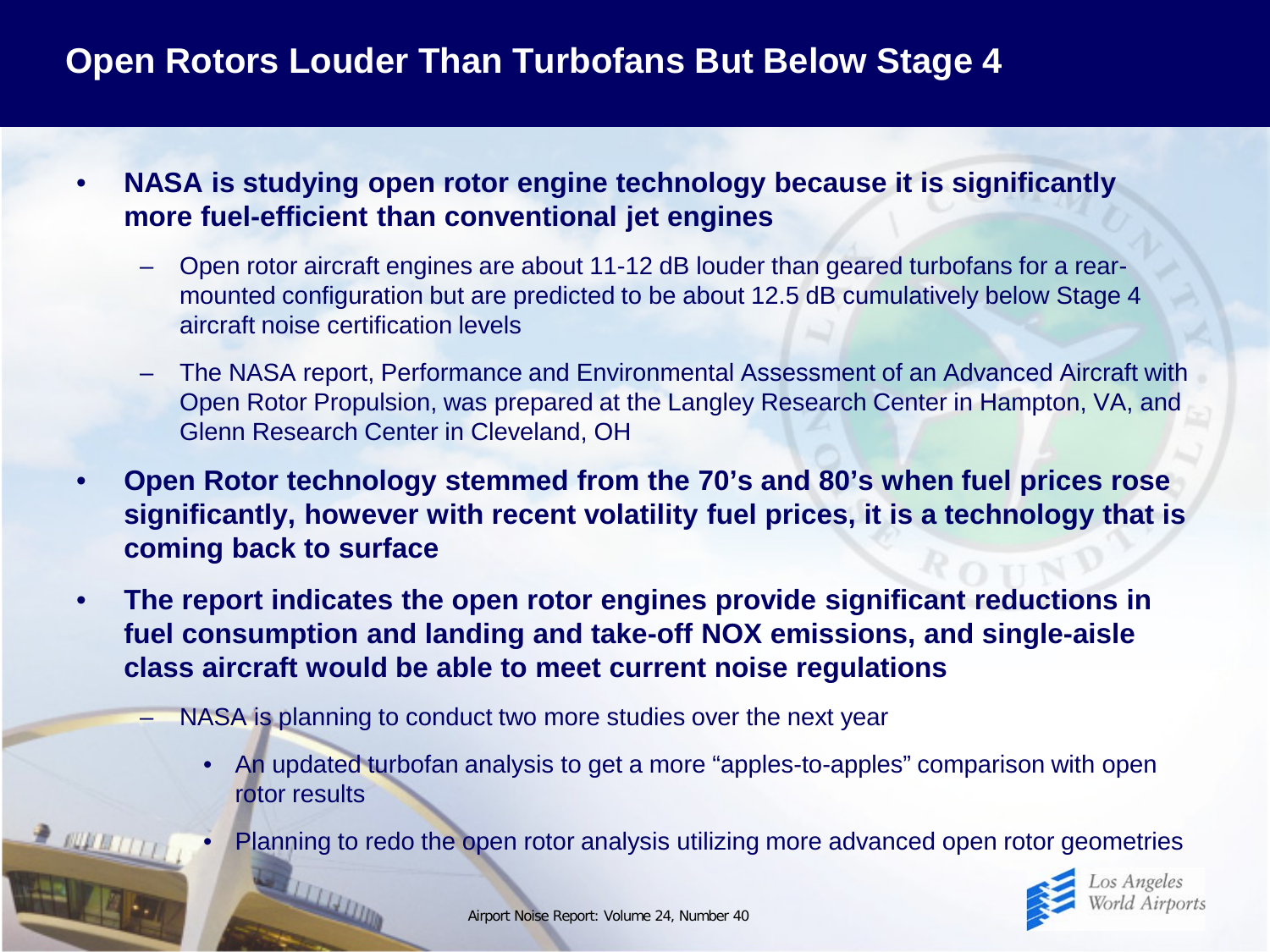## **Open Rotors Louder Than Turbofans But Below Stage 4 (cont.)**